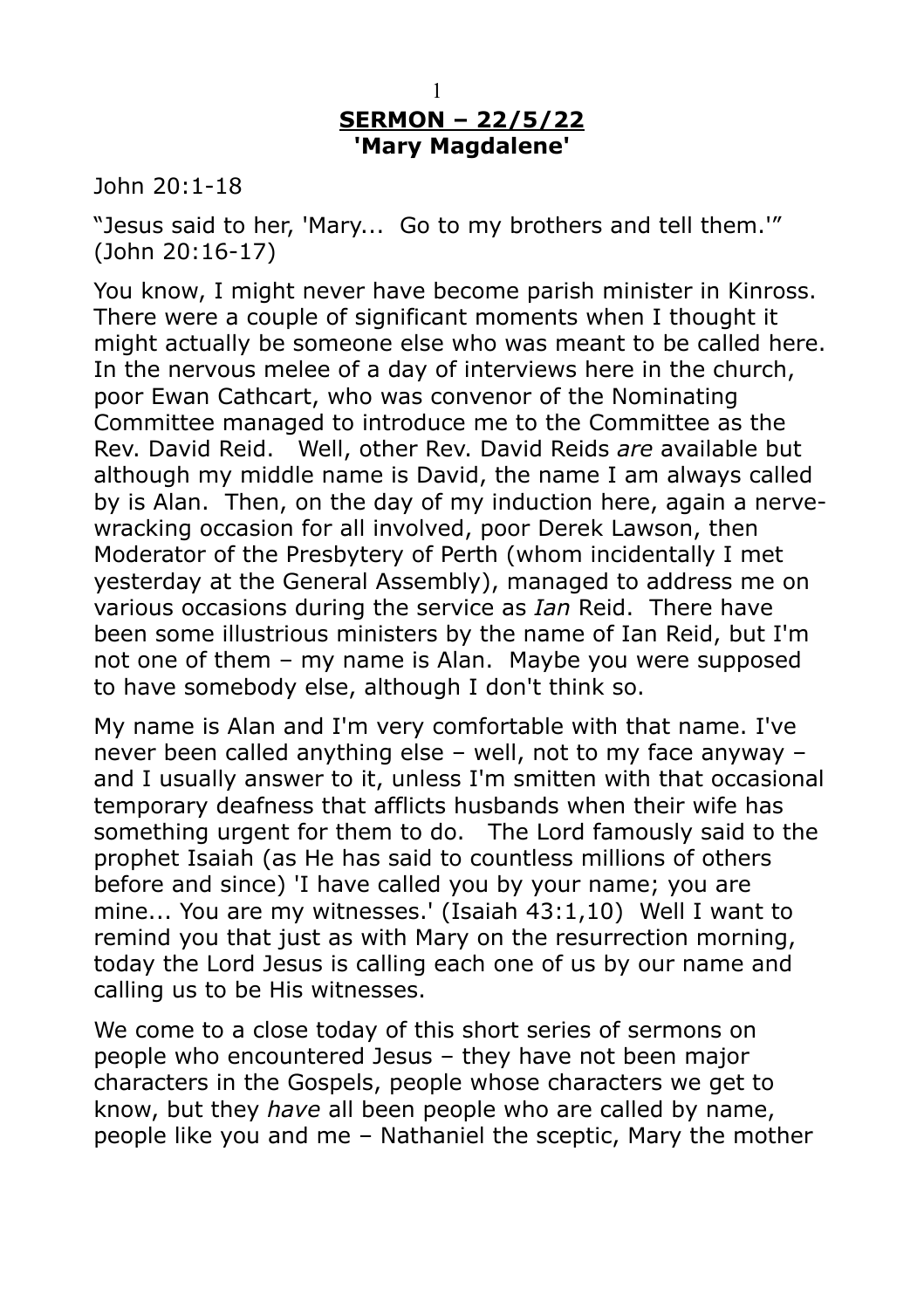of Jesus, Nicodemus the insider (and of course, by contrast to him, the nameless woman at the well, the outsider), Martha and Mary, the sisters of Lazarus, and today Mary Magdalene who may or may not be the same Mary we looked at last week. The point is that Jesus meets each of these people where they are at whatever point they may be on the journey of faith – Nathaniel and the woman at the well are on the fringes, meeting Jesus for the first time; Mary, Jesus' mother, and Mary the sister of Lazarus are people who have had a close relationship with Him over many years; Nicodemus is trying to make sense of who Jesus is in the context of his religious upbringing; but whatever the context, Jesus seeks to relate to them, so wherever you are on the journey this morning Christ is not distant – He comes to us all here today offering to enter into a relationship with us.

On the first Easter morning Mary came to the tomb while it was still dark. As we come so many years later, although it is not dark and we are not coming to the actual tomb, many of us come with similar questions and anxieties and emotions to those that were on Mary's mind. Perhaps we are conscious that others are here with us each too with their own thoughts and concerns or perhaps we are actually oblivious to others, just caught up with our own search, our own longings, our own lives. Perhaps we are conscious of the angels or perhaps we entertain them unawares. Perhaps we think ourselves confident in faith or perhaps we are all too well aware of the gaps in our knowledge of the things of God and the shortcomings in our understanding of spiritual matters. In the moment we all are just who we are.

The man in the garden says to Mary, 'Why are you crying? Who is it you are looking for?' and she articulates her anxieties about the missing body. Perhaps we can't even put our thoughts into words – I know I often struggle to do so. But into the moment Jesus speaks – aren't you just longing to know what He will say, how He will explain, how He will work things out, what light He will shed?

'Mary' – that's all He says. Just a name. But it's her name. And it's my name, and it's your name He says today. I am with you, He is saying.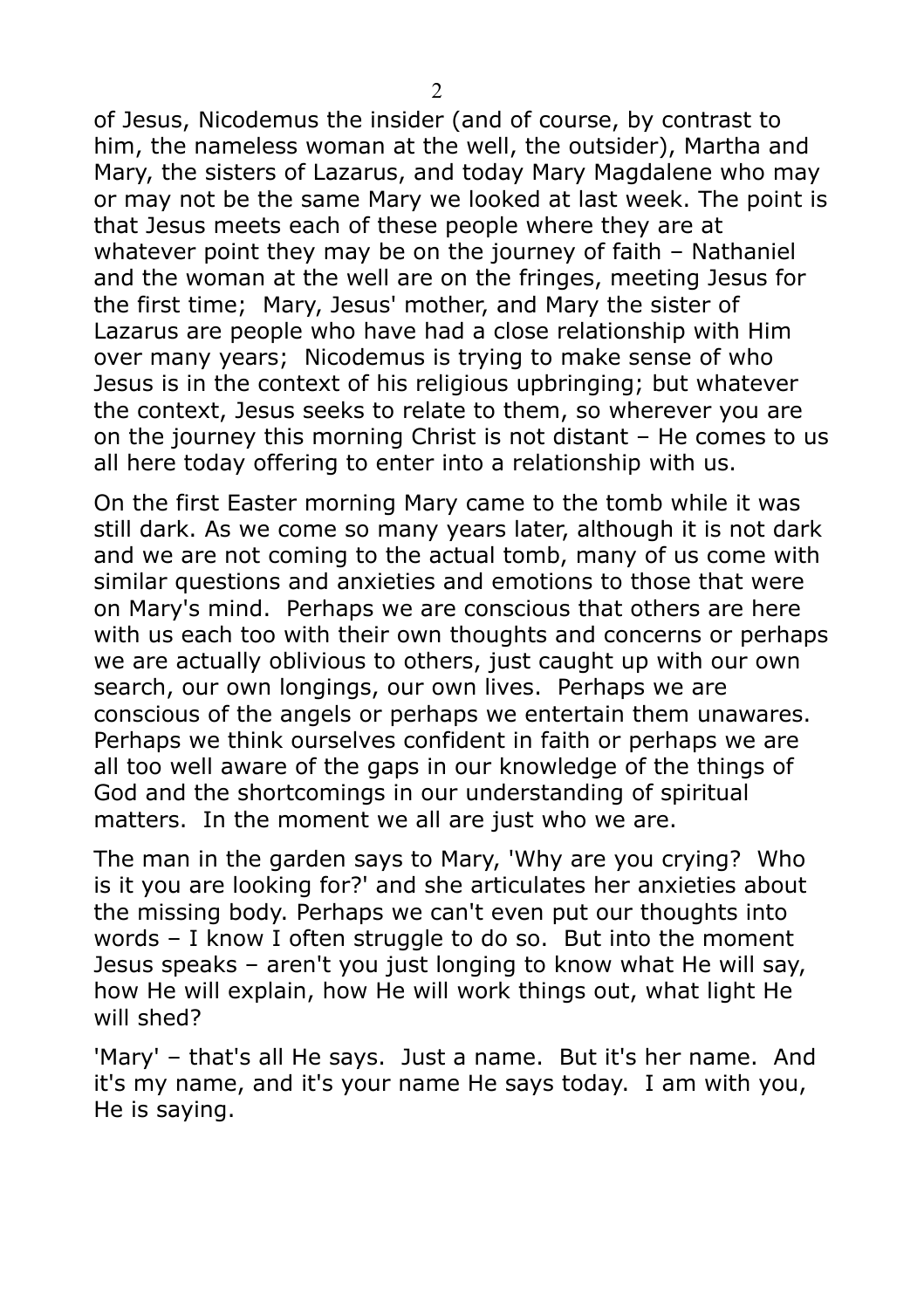If I might be forgiven for jumbling up my seasons this morning, there is a line which I love in the Christmas carol 'Christians, awake, salute the happy morn.' The shepherds go to Bethlehem to see the newborn and then they go and spread the word about what they had seen and heard. The carol describes them as 'the first apostles of His infant fame.' These ordinary shepherds who have no status or special training are genuinely and wonderfully 'apostles' – literally 'sent ones'. *We* don't know their names but God did and He called them to come and see Jesus and to go and bear witness to that by telling others. It is of the greatest significance, I believe, in the passage we read this morning that it is not Simon Peter or John who are first on the scene at the empty tomb, but Mary Magdalene – it is *she* who is the first messenger of the resurrection, running to tell those who for the cultural reasons of the day would, as men, be the ones who later took on the status of apostles. And when they have gone back to their homes, believing but puzzled, Mary stays, weeping over what she can see but can not understand – how many of us can relate to that! – and there it happens. In seeking Jesus, she finds Him, or rather He finds her.

'Mary' - what a moment, what a surge of joy must have coursed through her body. She obviously lunges for Him and is about to squeeze the life out of Him again with a hug, for He says 'Do not hold on to me, for I have not yet returned to the Father.' But there is that pattern again: He commissions her to go and tell what she has seen - "Go to my brothers and tell them."

To all of us here this morning, whatever stage we are at along the journey of faith, whether baptised or unbaptised, whether new believers or 'far ben' in the faith, whether active in church or lapsed, I say listen for the voice of God Himself – He is calling you by name today. Come and see what He has done; come and see the Man of Sorrows who has borne our griefs and carried our sorrows and taken them with Him in His own body to the grave; come and see the empty tomb – Christ is risen! He is risen indeed! And whatever you have witnessed of these things, go and tell in whatever way you can.

If you hear God calling your name this morning and you have never stood and professed your faith publicly, then maybe that's